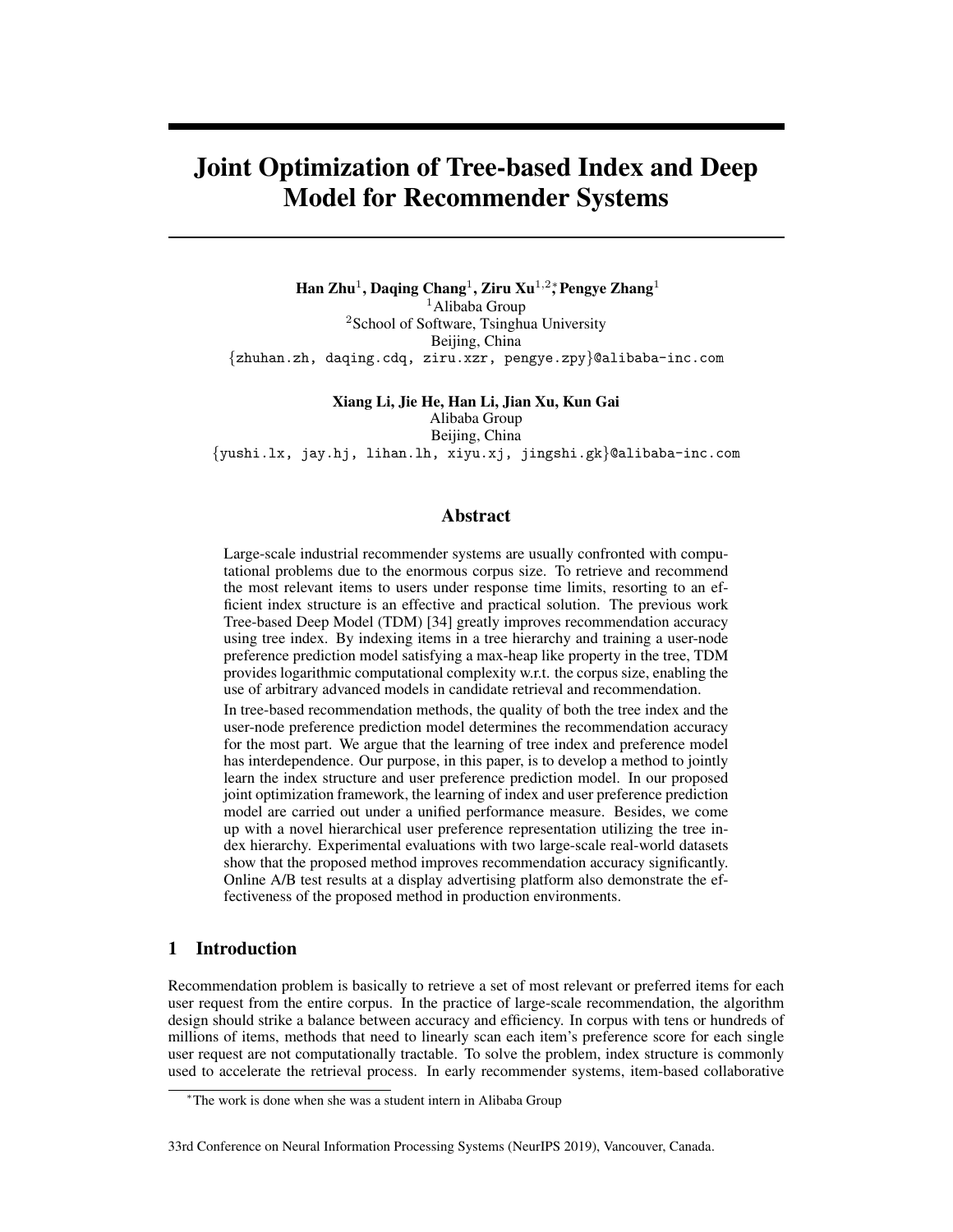filtering (Item-CF) along with the inverted index is a popular solution to overcome the calculation barrier [18]. However, the scope of candidate set is limited, because only those items similar to user's historical behaviors can be ultimately recommended.

In recent days, vector representation learning methods [27, 16, 26, 5, 22, 2] have been actively researched. This kind of methods can learn user and item's vector representations, the inner-product of which represents user-item preference. For systems that use vector representation based methods, the recommendation set generation is equivalent to the k-nearest neighbor (kNN) search problem. Quantization-based index [19, 14] for approximate kNN search is widely adopted to accelerate the retrieval process. However, in the above solution, the vector representation learning and the kNN search index construction are optimized towards different objectives individually. The objective divergence leads to suboptimal vector representations and index structure [4]. An even more important problem is that the dependence on vector kNN search index requires an inner-product form of user preference modeling, which limits the model capability [10]. Models like Deep Interest Network [32], Deep Interest Evolution Network [31] and xDeepFM [17], which have been proven to be effective in user preference prediction, could not be used to generate candidates in recommendation.

In order to break the inner-product form limitation and make arbitrary advanced user preference models computationally tractable to retrieve candidates from the entire corpus, the previous work Tree-based Deep Model (TDM) [34] creatively uses tree structure as index and greatly improves the recommendation accuracy. TDM uses a tree index to organize items, and each leaf node in the tree corresponds to an item. Like a max-heap, TDM assumes that each user-node preference equals to the largest one among the user's preference over all children of this node. In the training stage, a user-node preference prediction model is trained to fit the max-heap like preference distribution. Unlike vector kNN search based methods where the index structure requires an inner-product form of user preference modeling, there is no restriction on the form of preference model in TDM. And in prediction, preference scores given by the trained model are used to perform layer-wise beam search in the tree index to retrieve the candidate items. The time complexity of beam search in tree index is logarithmic w.r.t. the corpus size and no restriction is imposed on the model structure, which is a prerequisite to make advanced user preference models feasible to retrieve candidates in recommendation.

The index structure plays different roles in kNN search based methods and tree-based methods. In kNN search based methods, the user and item's vector representations are learnt first, and the vector search index is built then. While in tree-based methods, the tree index's hierarchy also affects the retrieval model training. Therefore, how to learn the tree index and user preference model jointly is an important problem. Tree-based method is also an active research topic in literature of extreme classification [29, 1, 24, 11, 8, 25], which is sometimes considered the same as recommendation [12, 25]. In the existing tree-based methods, the tree structure is learnt for a better hierarchy in the sample or label space. However, the objective of sample or label partitioning task in the tree learning stage is not fully consistent with the ultimate target, i.e., accurate recommendation. The inconsistency between objectives of index learning and prediction model training leads the overall system to a suboptimal status. To address this challenge and facilitate better cooperation of tree index and user preference prediction model, we focus on developing a way to simultaneously learn the tree index and user preference prediction model by optimizing a unified performance measure.

The main contributions of this paper are: 1) We propose a joint optimization framework to learn the tree index and user preference prediction model in tree-based recommendation, where a unified performance measure, i.e., the accuracy of user preference prediction is optimized; 2) We demonstrate that the proposed tree learning algorithm is equivalent to the weighted maximum matching problem of bipartite graph, and give an approximate algorithm to learn the tree; 3) We propose a novel method that makes better use of tree index to generate hierarchical user representation, which can help learn more accurate user preference prediction model; 4) We show that both the tree index learning and hierarchical user representation can improve recommendation accuracy, and these two modules can even mutually improve each other to achieve more significant performance promotion.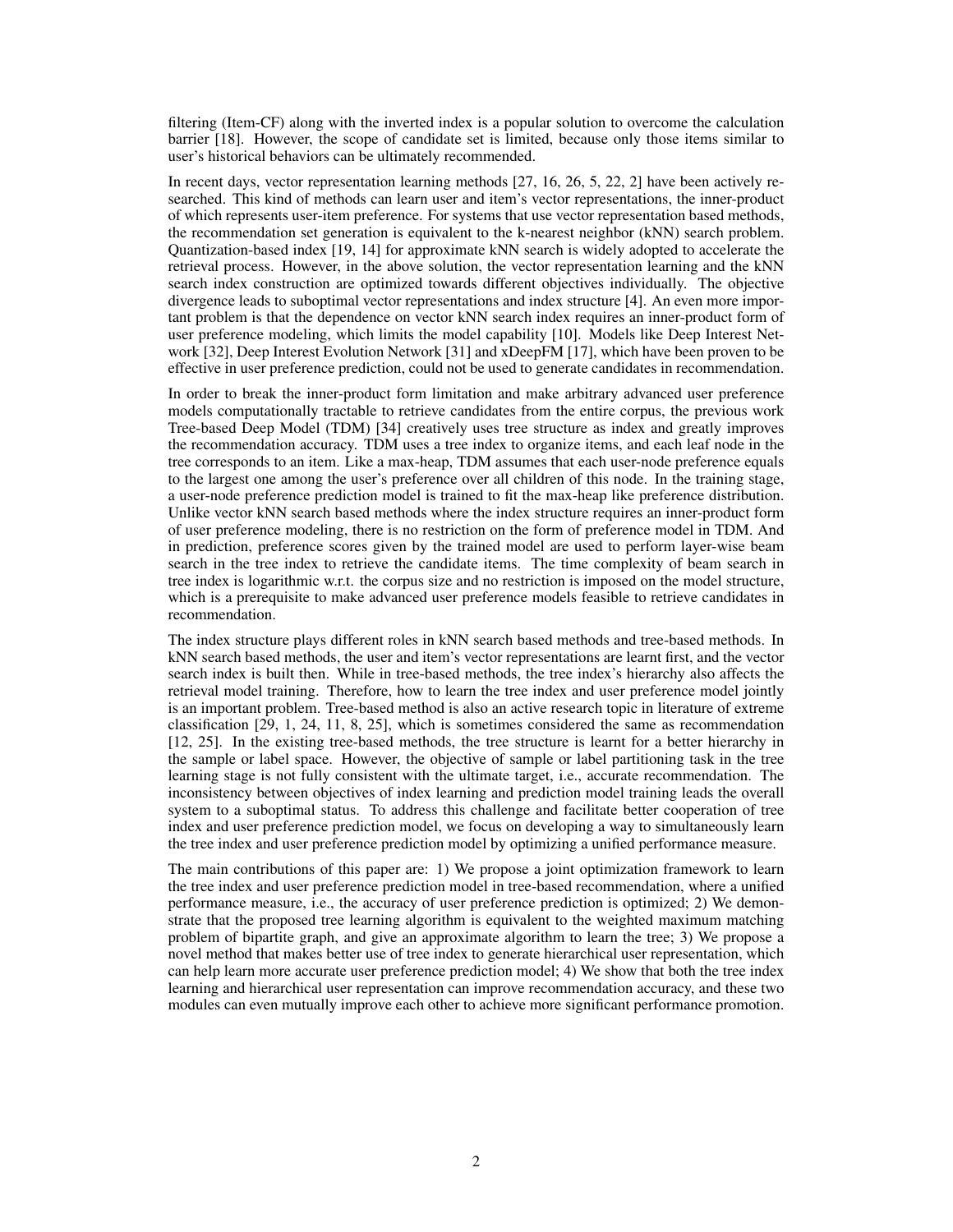

Figure 1: Tree-based deep recommendation model. (a) User preference prediction model. We firstly hierarchically abstract the user behaviors with nodes in corresponding levels. Then the abstract user behaviors and the target node together with the other feature such as the user profile are used as the input of the model. (b) Tree hierarchy. Each item is firstly assigned to a different leaf node with a projection function  $\pi(\cdot)$ . In retrieval stage, items that assigned to the red nodes in the leaf level are selected as the candidate set.

# 2 Joint Optimization of Tree-based Index and Deep Model

In this section, we firstly give a brief review of TDM [34] to make this paper self-contained. Then we propose the joint learning framework of the tree-based index and deep model. In the last subsection, we specify the hierarchical user preference representation used in model training.

#### 2.1 Tree-based Deep Recommendation Model

In recommender systems with large-scale corpus, how to retrieve candidates effectively and efficiently is a challenging problem. TDM uses a tree as index and proposes a max-heap like probability formulation in the tree, where the user preference for each non-leaf node n in level l is derived as:

$$
p^{(l)}(n|u) = \frac{\max_{n_c \in \{n's \text{ children in level } l+1\}} p^{(l+1)}(n_c|u)}{\alpha^{(l)}}\tag{1}
$$

where  $p^{(l)}(n|u)$  is the ground truth probability that the user u prefers the node n.  $\alpha^{(l)}$  is a level normalization term. The above formulation means that the ground truth user-node probability on a node equals to the maximum user-node probability of its children divided by a normalization term. Therefore, the top-k nodes in level l must be contained in the children of top-k nodes in level  $l - 1$ , and the retrieval for top-k leaf items can be restricted to recursive top-k nodes retrieval top-down in each level without losing the accuracy. Based on this, TDM turns the recommendation task into a hierarchical retrieval problem, where the candidate items are selected gradually from coarse to fine. The candidate generating process of TDM is shown in Fig 1.

Each item is firstly assigned to a leaf node in the tree hierarchy  $\mathcal{T}$ . A layer-wise beam search strategy is carried out as shown in Fig1(b). For level  $l$ , only the children of nodes with top-k probabilities in level  $l - 1$  are scored and sorted to pick k candidate nodes in level l. This process continues until k leaf items are reached. User features combined with the candidate node are used as the input of the prediction model  $M$  (e.g. fully-connected networks) to get the preference probability, as shown in Fig 1(a). With tree index, the overall retrieval complexity for a user request is reduced from linear to logarithmic w.r.t. the corpus size, and there is no restriction on the preference model structure. This makes TDM break the inner-product form of user preference modeling restriction brought by vector kNN search index and enable arbitrary advanced deep models to retrieve candidates from the entire corpus, which greatly raises the recommendation accuracy.

### 2.2 Joint Optimization Framework

Derive the training set that has n samples as  $\{(u^{(i)}, c^{(i)})\}_{i=1}^n$ , in which the *i*-th pair  $(u^{(i)}, c^{(i)})$  means the user  $u^{(i)}$  is interested in the target item  $c^{(i)}$ . For  $(u^{(i)}, c^{(i)})$ , tree hierarchy  $\mathcal T$  determines the path that prediction model M should select to achieve  $c^{(i)}$  for  $u^{(i)}$ . We propose to jointly learn M and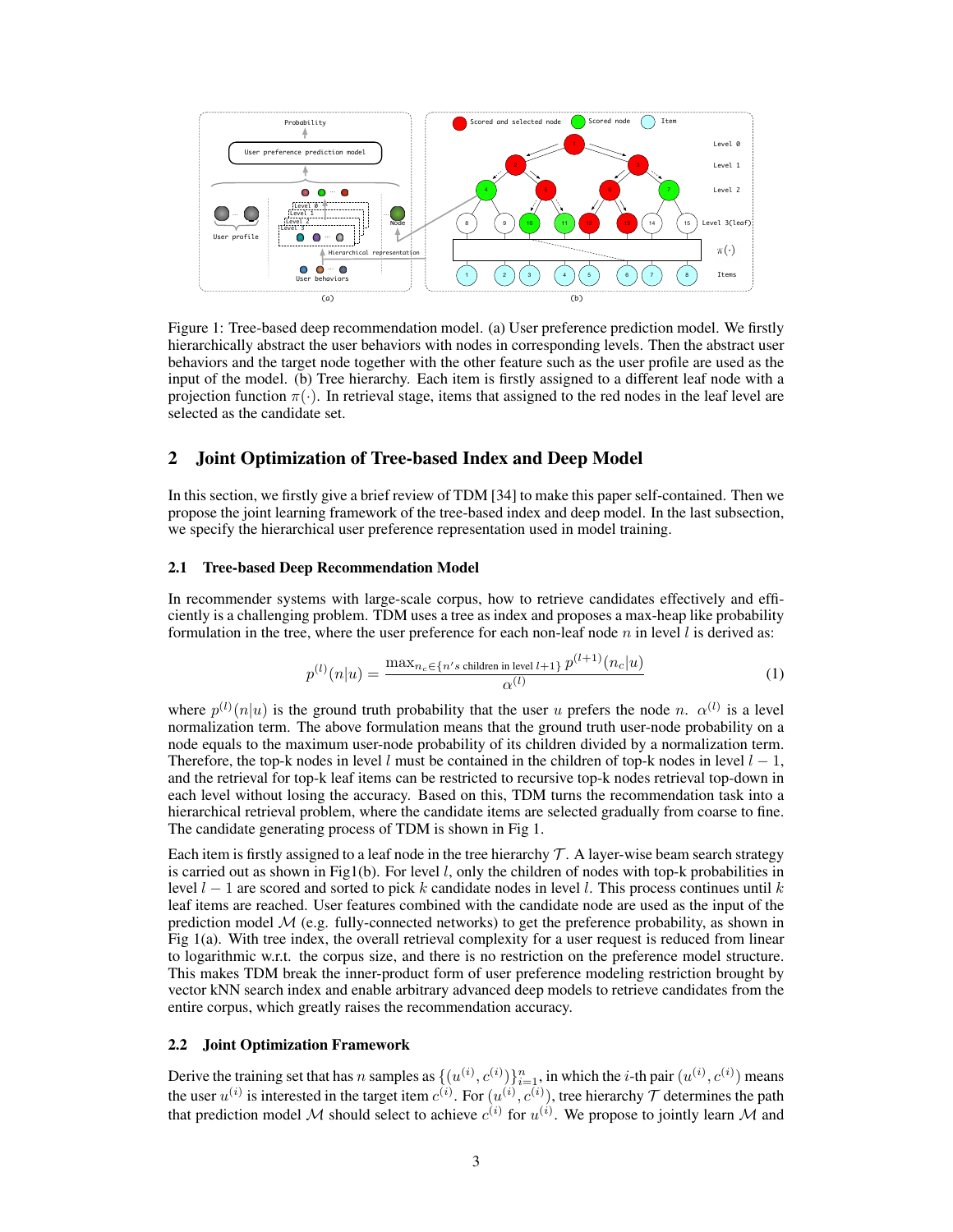Algorithm 1: Joint learning framework of the tree index and deep model

**Input:** Loss function  $\mathcal{L}(\theta, \pi)$ , initial deep model M and initial tree  $\mathcal{T}$ 

1: for  $t = 0, 1, 2...$  do

2: Solve  $\min_{\theta} \mathcal{L}(\theta, \pi)$  by optimizing the model M.

3: Solve  $\max_{\pi} -\mathcal{L}(\theta, \pi)$  by optimizing the tree hierarchy with Algorithm 2

 $\mathcal T$  under a global loss function. As we will see in experiments, jointly optimizing  $\mathcal M$  and  $\mathcal T$  could improve the ultimate recommendation accuracy.

Given a user-item pair  $(u, c)$ , denote  $p(\pi(c)|u; \pi)$  as user u's preference probability over leaf node  $\pi(c)$  where  $\pi(\cdot)$  is a projection function that projects an item to a leaf node in T. Note that  $\pi(\cdot)$ completely determines the tree hierarchy  $\mathcal T$ , as shown in Fig 1(b). And optimizing  $\mathcal T$  is actually optimizing  $\pi(\cdot)$ . The model M estimates the user-node preference  $\hat{p}(\pi(c)|u;\theta,\pi)$ , given  $\theta$ as model parameters. If the pair  $(u, c)$  is a positive sample, we have the ground truth preference  $p(\pi(c)|u;\pi) = 1$  following the multi-class setting [5, 2]. According to the max-heap property, the user preference probability of all  $\pi(c)$ 's ancestor nodes, i.e.,  $\{p(b_j(\pi(c))|u;\pi)\}_{j=0}^{l_{max}}$  should also be 1, in which  $b_j(\cdot)$  is the projection from a node to its ancestor node in level j and  $l_{max}$  is the max level in  $\mathcal T$ . To fit such a user-node preference distribution, the global loss function is formulated as

$$
\mathcal{L}(\theta, \pi) = -\sum_{i=1}^{n} \sum_{j=0}^{l_{max}} \log \hat{p}\left(b_j(\pi(c^{(i)})) | u^{(i)}; \theta, \pi\right),\tag{2}
$$

where we sum up the negative logarithm of predicted user-node preference probability on all the positive training samples and their ancestor user-node pairs as the global empirical loss.

Optimizing  $\pi(\cdot)$  is a combinational optimization problem, which can hardly be simultaneously optimized with  $\theta$  using gradient-based algorithms. To conquer this, we propose a joint learning framework as shown in Algorithm 1. It alternatively optimizes the loss function (2) with respect to the user preference model and the tree hierarchy. The consistency of the training loss in model training and tree learning promotes the convergence of the framework. Actually, Algorithm 1 surely converges if both the model training and tree learning decrease the value of (2) since  $\{\mathcal{L}(\theta_t, \pi_t)\}\$ is a decreasing sequence and lower bounded by 0. In model training,  $\min_{\theta} \mathcal{L}(\theta, \pi)$  is to learn a user-node preference model for all levels, which can be solved by popular optimization algorithms for neural networks such as SGD[3], Adam[15]. In the normalized user preference setting [5, 2], since the number of nodes increases exponentially with the node level, Noise-contrastive estimation[7] is an alternative to estimate  $\hat{p}(b_i(\pi(c))|u;\theta,\pi)$  to avoid calculating the normalization term by sampling strategy. The task of tree learning is to solve  $\max_{\pi} -\mathcal{L}(\theta, \pi)$  given  $\theta$ .  $\max_{\pi} -\mathcal{L}(\theta, \pi)$  equals to the maximum weighted matching problem of bipartite graph that consists of items in the corpus  $\mathcal C$  and the leaf nodes of  $\mathcal{T}^2$ . The detailed proof is shown in the supplementary material.

Traditional algorithms for assignment problem such as the classic Hungarian algorithm are hard to apply for large corpus because of their high complexities. Even for the naive greedy algorithm that greedily chooses the unassigned edge with the largest weight, a big weight matrix needs to be computed and stored in advance, which is not acceptable. To conquer this issue, we propose a segmented tree learning algorithm.

Instead of assigning items directly to leaf nodes, we achieve this step-by-step from the root node to the leaf level. Given a projection  $\pi$  and the k-th item  $c_k$  in the corpus, denote

$$
\mathcal{L}_{c_k}^{s,e}(\pi) = \sum_{(u,c)\in\mathcal{A}_k} \sum_{j=s}^e \log \hat{p}\left(b_j(\pi(c))|u;\theta,\pi\right),\,
$$

where  $A_k = \{(u^{(i)}, c^{(i)}) | c^{(i)} = c_k\}_{i=1}^n$  is the set of training samples whose target item is  $c_k$ , s and e are the start and end level respectively. We firstly maximize  $\sum_{k=1}^{|C|} \mathcal{L}_{c_k}^{1,d}(\pi)$  w.r.t.  $\pi$ , which is

<sup>4:</sup> end for

**Output:** Learned model  $M$  and tree  $T$ 

<sup>&</sup>lt;sup>2</sup> For convenience, we assume  $\tau$  is a given complete binary tree. It is worth mentioning that the proposed algorithm can be naturally extended to multi-way trees.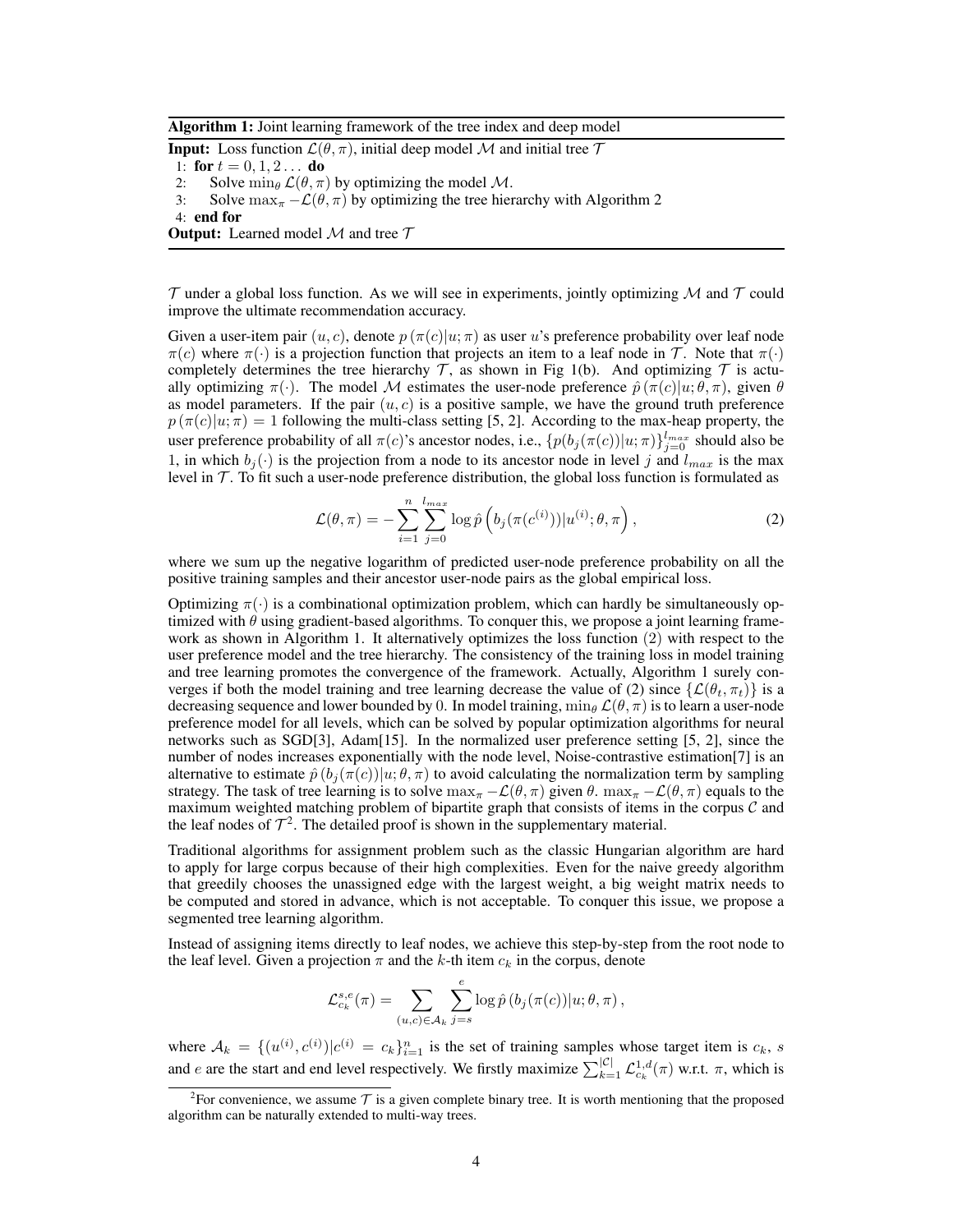Algorithm 2: Tree learning algorithm

**Input:** Gap d, max tree level  $l_{\text{max}}$ , original projection  $\pi_{old}$ **Output:** Optimized projection  $\pi_{new}$ 1: Set current level  $l \leftarrow d$ , initialize  $\pi_{new} \leftarrow \pi_{old}$ 2: while  $d > 0$  do 3: for each node  $n_i$  in level  $l - d$  do 4: Denote  $\mathcal{C}_{n_i}$  as the item set that  $\forall c \in \mathcal{C}_{n_i}, b_{l-d}(\pi_{new}(c)) = n_i$ 5: Find  $\pi^*$  that maximize  $\sum_{c \in \mathcal{C}_{n_i}} \mathcal{L}_c^{l-d+1,l}(\pi)$ , s.t.  $\forall c \in \mathcal{C}_{n_i}, b_{l-d}(\pi^*(c)) = n_i$ 6: Update  $\pi_{new}$ .  $\forall c \in C_{n_i}, \pi_{new}(c) \leftarrow \pi^*(c)$ 7: end for 8:  $d \leftarrow \min(d, l_{max} - l)$ 9:  $l \leftarrow l + d$ 10: end while

equivalent to assign all the items to nodes in level  $d$ . For a complete binary tree  $\mathcal T$  with max level  $l_{max}$ , each node in level d is assigned with no more than  $2^{l_{max}-d}$  items. This is also a maximum matching problem which can be efficiently solved by a greedy algorithm, since the number of possible locations for each item is largely decreased if d is well chosen (e.g. for  $d = 7$ , the number is  $2^d = 128$ ). Denote the found optimal projection in this step as  $\pi^*$ . Then, we successively maximize  $\sum_{k=1}^{\lvert\mathcal{C}\rvert} \mathcal{L}_{c_k}^{d+1,2d}(\pi)$  under the constraint that  $\forall c \in \mathcal{C}, b_d(\pi(c)) = b_d(\pi^*(c))$ , which means keeping each item's corresponding ancestor node in level  $d$  unchanged. The recursion stops until each item is assigned to a leaf node. The proposed algorithm is detailed in Algorithm 2.

In line 5 of Algorithm 2, we use a greedy algorithm with rebalance strategy to solve the sub-problem. Each item  $c \in \mathcal{C}_{n_i}$  is firstly assigned to the child of  $n_i$  in level l with largest weight  $\mathcal{L}_c^{l-d+1,l}(\cdot)$ . Then, a rebalance process is applied to ensure that each child is assigned with no more than  $2^{l_{max}-l}$ items. The detailed implementation of Algorithm 2 is given in the supplementary material.

### 2.3 Hierarchical User Preference Representation

As shown in Section 2.1, TDM is a hierarchical retrieval model to generate the candidate items hierarchically from coarse to fine. In retrieval, a layer-wise top-down beam search is carried out through the tree index by the user preference prediction model  $\mathcal M$ . Therefore,  $\mathcal M/s$  task in each level are heterogeneous. Based on this, a level-specific input of  $M$  is necessary to raise the recommendation accuracy.

A series of related work [30, 6, 18, 16, 32, 33, 34] has shown that the user's historical behaviors play a key role in predicting the user's interests. However, in our tree-based approach we could even enlarge this key role in a novel and effective way. Given a user behavior sequence  $\mathbf{c} = \{c_1, c_2, \cdots, c_m\}$  where  $c_i$  is the *i*-th item the user interacts, we propose to use  $c^l = \{b_l(\pi(c_1)), b_l(\pi(c_2)), \cdots, b_l(\pi(c_m))\}$  as user's behavior feature in level l.  $c^l$  together with the target node and other possible features such as user profile are used as the input of  $M$  in level  $l$  to predict the user-node preference, as shown in Fig 1(a). In addition, since each node or item is a one-hot ID feature, we follow the common way to embed them into continuous feature space. In this way, the ancestor nodes of items the user interacts are used as the hierarchical user preference representation. Generally, the hierarchical representation brings two main benefits:

- 1. Level independence. As in the common way, sharing item embeddings between different levels will bring noises in training the user preference prediction model  $M$ , because the targets differ for different levels. An explicit solution is to attach an item with an independent embedding for each level. However, this will greatly increase the number of parameters and make the system hard to optimize and apply. The proposed hierarchical representation uses node embeddings in the corresponding level as the input of  $M$ , which achieves level independence in training without increasing the number of parameters.
- 2. Precise description.  $M$  generates the candidate items hierarchically through the tree. With the increase of retrieval level, the candidate nodes in each level describe the ultimate recommended items from coarse to fine until the leaf level is reached. The proposed hierarchical user preference representation grasps the nature of the retrieval process and gives a precise description of user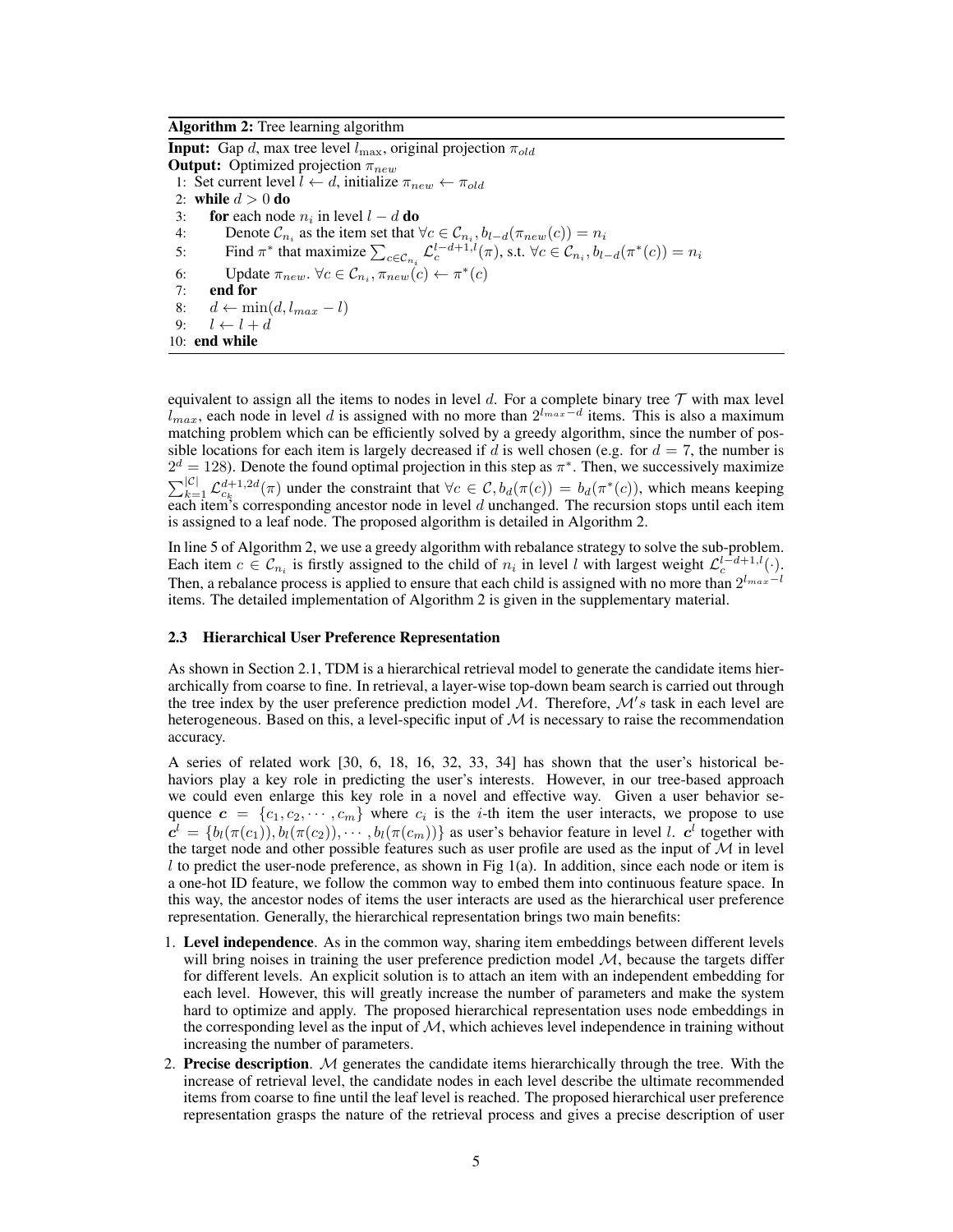behaviors with nodes in corresponding level, which promotes the predictability of user preference by reducing the confusion brought by too detailed or coarse description. For example,  $\mathcal{M}$ 's task in upper levels is to coarsely select a candidate set and the user behaviors are also coarsely described with homogeneous node embeddings in the same upper levels in training and prediction.

Experimental study in both Section 3 and the supplementary material will show the significant effectiveness of the proposed hierarchical representation.

# 3 Experimental Study

We study the performance of the proposed method both offline and online in this section. We firstly compare the overall performance of the proposed method with other baselines. Then we conduct experiments to verify the contribution of each part and convergence of the framework. At last, we show the performance of the proposed method in an online display advertising platform with real traffic.

## 3.1 Experiment Setup

The offline experiments are conducted with two large-scale real-world datasets: 1) Amazon Books<sup>3</sup>[20, 9], a user-book review dataset made up of product reviews from Amazon. Here we use its largest subset Books; 2) UserBehavior<sup>4</sup>[34], a subset of Taobao user behavior data. These two datasets both contain millions of items and the data is organized in user-item interaction form: each user-item interaction consists of user ID, item ID, category ID and timestamp. For the above two datasets, only users with no less than 10 interactions are kept.

To evaluate the performance of the proposed framework, we compare the following methods:

- Item-CF [28] is a basic collaborative filtering method and is widely used for personalized recommendation especially for large-scale corpus [18].
- YouTube product-DNN [5] is a practical method used in YouTube video recommendation. It's the representative work of vector kNN search based methods. The inner-product of the learnt user and item's vector representation reflects the preference. And we use the exact kNN search to retrieve candidates in prediction.
- HSM [21] is the hierarchical softmax model. It adopts the multiplication of layer-wise conditional probabilities to get the normalized item preference probability.
- **TDM** [34] is the tree-based deep model for recommendation. It enables arbitrary advanced models to retrieve user interests using the tree index. We use the proposed basic DNN version of TDM without tree learning and attention.
- DNN is a variant of TDM without tree index. The only difference is that it directly learns a useritem preference model and linearly scan all items to retrieve the top-k candidates in prediction. It's computationally intractable in online system but a strong baseline in offline comparison.
- JTM is the proposed joint learning framework of the tree index and user preference prediction model. JTM-J and JTM-H are two variants. JTM-J jointly optimizes the tree index and user preference prediction model without the proposed hierarchical representation in Section 2.3. And JTM-H adopts the hierarchical representation but use the fixed initial tree index without tree learning.

Following TDM [34], we split users into training, validation and testing sets disjointly. Each useritem interaction in training set is a training sample, and the user's behaviors before the interaction are the corresponding features. For each user in validation and testing set, we take the first half of behaviors along the time line as known features and the latter half as ground truth.

Taking advantage of TDM's open source work<sup>5</sup>, we implement all methods in Alibaba's deep learning platform X-DeepLearning (XDL). HSM, DNN and JTM adopt the same user preference prediction model with TDM. We deploy negative sampling for all methods except Item-CF and use the same negative sampling ratio. 100 negative items in Amazon Books and 200 in UserBehavior are

 $^3$ http://jmcauley.ucsd.edu/data/amazon

 $^4$ http://tianchi.aliyun.com/dataset/dataDetail?dataId=649&userId=1

 $^5$ http://github.com/alibaba/x-deeplearning/tree/master/xdl-algorithm-solution/TDM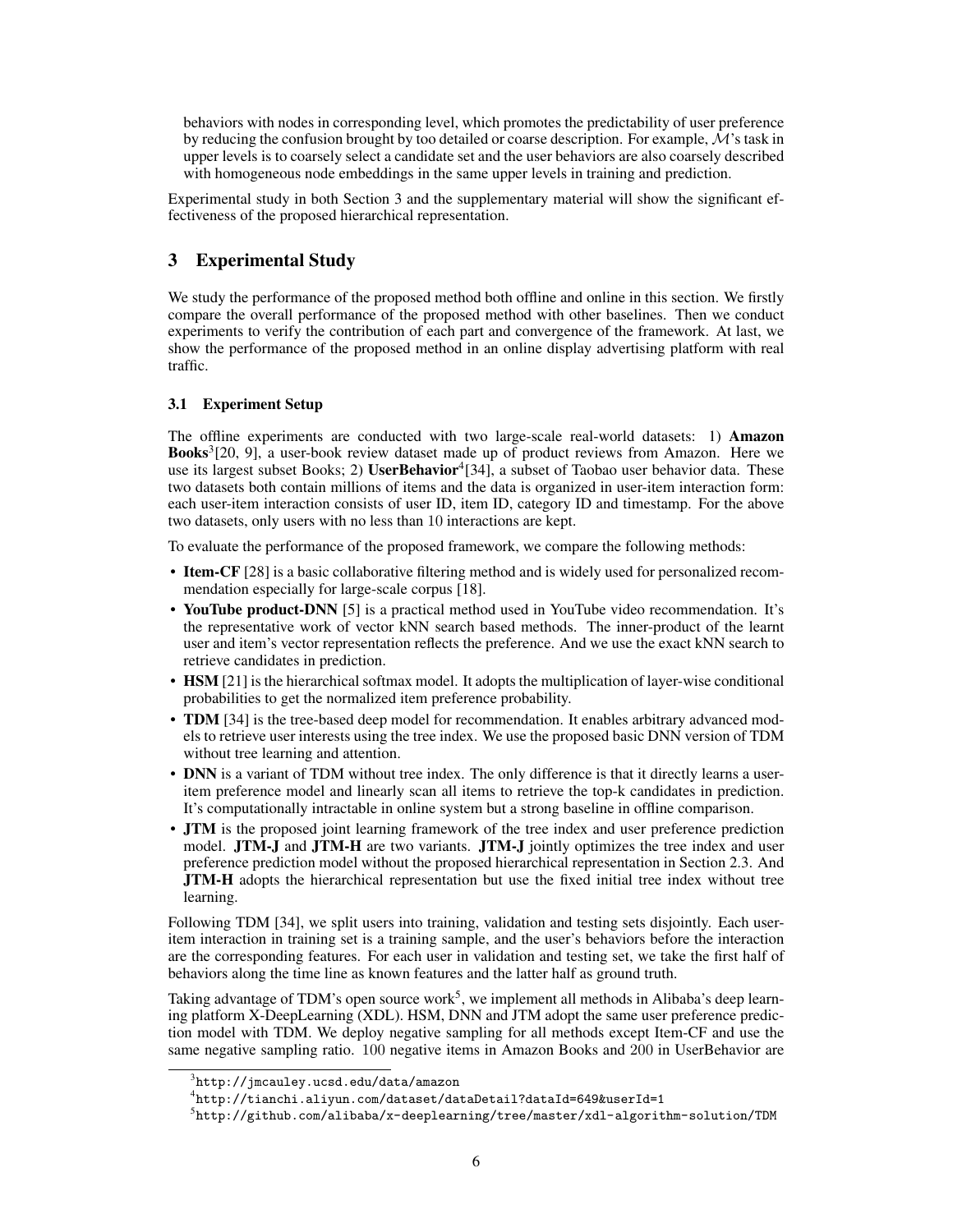sampled for each training sample. HSM, TDM and JTM require an initial tree in advance of training process. Following TDM, we use category information to initialize the tree structure where items from the same category aggregate in the leaf level. More details and codes about data pre-processing and training are listed in the supplementary material.

Precision, Recall and F-Measure are three general metrics and we use them to evaluate the performance of different methods. For a user u, suppose  $\mathcal{P}_u$  ( $|\mathcal{P}_u| = M$ ) is the recalled set and  $\mathcal{G}_u$  is the ground truth set. The equations of three metrics are

$$
\text{Precision}@M(u) = \frac{|\mathcal{P}_u \cap \mathcal{G}_u|}{|\mathcal{P}_u|}, \text{ Recall}@M(u) = \frac{|\mathcal{P}_u \cap \mathcal{G}_u|}{|\mathcal{G}_u|}
$$
\n
$$
\text{F-Measure@}M(u) = \frac{2 * \text{Precision}@M(u) * \text{Recall}@M(u)}{\text{Precision}@M(u) + \text{Recall}@M(u)}
$$

The results of each metric are averaged across all users in the testing set, and the listed values are the average of five different runs.

### 3.2 Comparison Results

Table 1 exhibits the results of all methods in two datasets. It clearly shows that our proposed JTM outperforms other baselines in all metrics. Compared with the previous best model DNN in two datasets, JTM achieves 45.3% and 9.4% recall lift in Amazon Books and UserBehavior respectively.

Table 1: Comparison results of different methods in Amazon Books and UserBehavior ( $M = 200$ ).

| Method              | <b>Amazon Books</b> |           |           | <b>UserBehavior</b> |           |           |
|---------------------|---------------------|-----------|-----------|---------------------|-----------|-----------|
|                     | Precision           | Recall    | F-Measure | Precision           | Recall    | F-Measure |
| Item-CF             | $0.52\%$            | 8.18%     | $0.92\%$  | $1.56\%$            | $6.75\%$  | $2.30\%$  |
| YouTube product-DNN | $0.53\%$            | 8.26%     | $0.93\%$  | 2.25%               | $10.15\%$ | 3.36%     |
| <b>HSM</b>          | $0.42\%$            | $6.22\%$  | $0.72\%$  | $1.80\%$            | 8.62%     | 2.71%     |
| TDM                 | $0.50\%$            | 7.49%     | $0.88\%$  | 2.23%               | 10.84%    | $3.40\%$  |
| <b>DNN</b>          | $0.56\%$            | $8.57\%$  | $0.98\%$  | 2.81%               | 13.45%    | 4.23%     |
| JTM-J               | $0.51\%$            | 7.60%     | 0.89%     | 2.48%               | 11.72%    | $3.73\%$  |
| JTM-H               | $0.68\%$            | $10.45\%$ | $1.19\%$  | $2.66\%$            | 12.93%    | $4.02\%$  |
| <b>JTM</b>          | $0.79\%$            | $12.45\%$ | $1.38\%$  | $3.11\%$            | $14.71\%$ | $4.68\%$  |

As mentioned before, though computationally intractable in online system, DNN is a significantly strong baseline for offline comparison. Comparison results of DNN and other methods give insights in many aspects.

Firstly, gap between YouTube product-DNN and DNN shows the limitation of inner-product form. The only difference between these two methods is that YouTube product-DNN uses the innerproduct of user and item's vectors to calculate the preference score, while DNN uses a fullyconnected network. Such a change brings apparent improvement, which verifies the effectiveness of advanced neural network over inner-product form.

Next, TDM performs worse than DNN with an ordinary but not optimized tree hierarchy. Tree hierarchy takes effect in both training and prediction process. User-node samples are generated along the tree to fit max-heap like preference distribution, and layer-wise beam search is deployed in the tree index when prediction. Without a well-defined tree hierarchy, user preference prediction model may converge to a suboptimal version with confused generated samples, and it's possible to lose targets in the non-leaf levels so that inaccurate candidate sets may be returned. Especially in sparse dataset like Amazon Books, learnt embedding of each node in tree hierarchy is not distinguishable enough so that TDM doesn't perform well than other baselines. This phenomenon illustrates the influence of tree and necessity of tree learning. Additionally, HSM gets much worse results than TDM. This result is consistent with that reported in TDM[34]. When dealing with large corpus, as a result of layer-wise probability multiplication and beam search, HSM cannot guarantee the final recalled set to be optimal.

By joint learning of tree index and user preference model, JTM outperforms DNN on all metrics in two datasets with much lower retrieval complexity. More precise user preference predic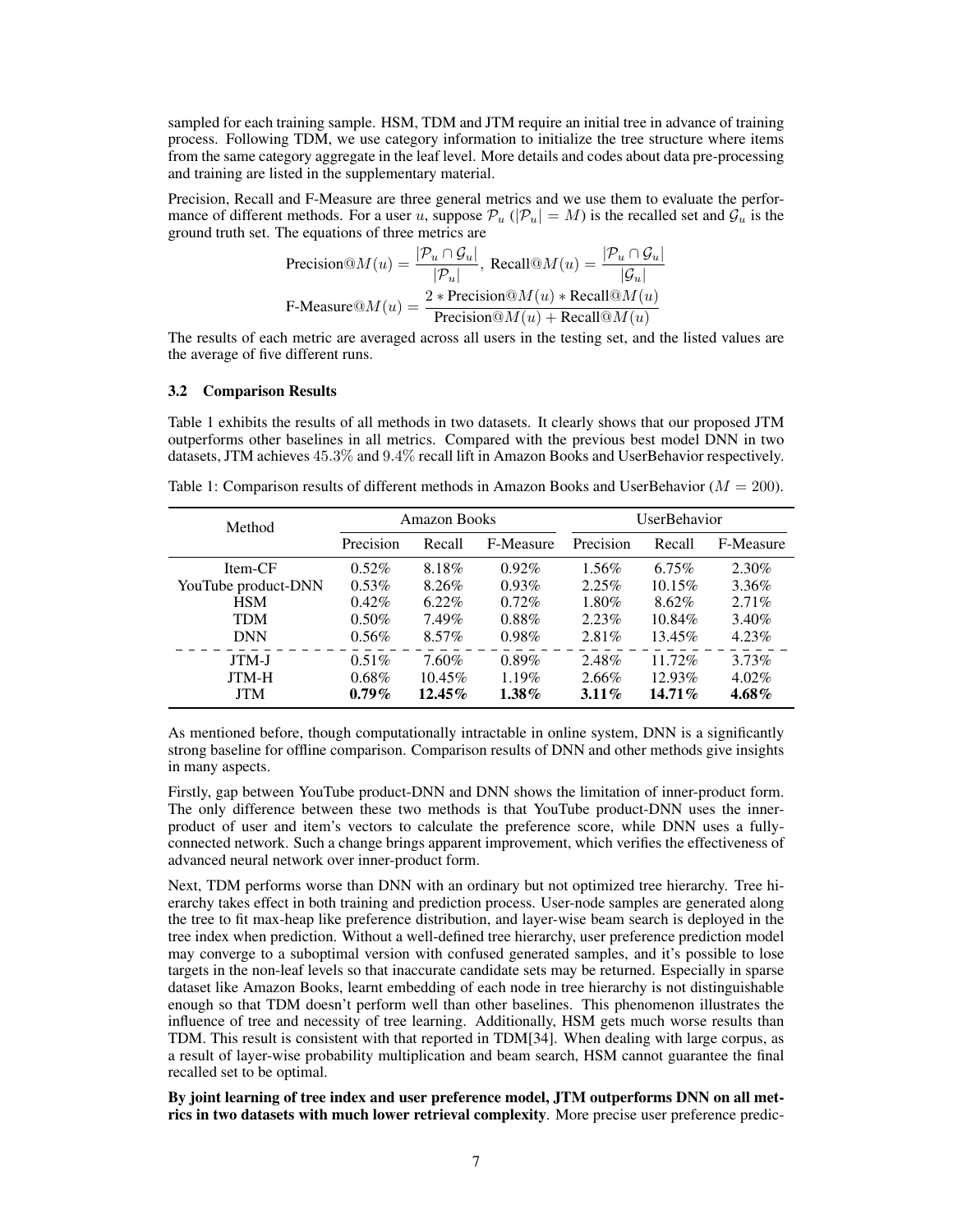tion model and better tree hierarchy are obtained in JTM, which leads a better item set selection. Hierarchical user preference representation alleviates the data sparsity problem in upper levels, because the feature space of user behavior feature is much smaller while having the same number of samples. And it helps model training in a layer-wise way to reduce the propagation of noises between levels. Besides, tree hierarchy learning makes similar items aggregate in the leaf level, so that the internal level models can get training samples with more consistent and unambiguous distribution. Benefited from the above two reasons, JTM provides better results than DNN.

Results in Table 1 under the dash line indicate the contribution of each part and their joint performance in JTM. Take the recall metric as an example. Compared to TDM in UserBehavior, tree learning and hierarchical representation of user preference brings 0.88% and 2.09% absolute gain separately. Furthermore, 3.87% absolute recall promotion is achieved by the corporation of both optimizations under a unified objective. Similar gain is observed in Amazon Books. The above results clearly show the effectiveness of hierarchical representation and tree learning, as well as the joint learning framework.

Convergence of Iterative Joint Learning Tree hierarchy determines sample generation and search path. A suitable tree would benefit model training and inference a great deal. Fig 2 gives the comparison of clustering-based tree learning algorithm proposed in TDM [34] and our proposed joint learning approach. For fairness, two methods both adopt hierarchical user representation.

Since the proposed tree learning algorithm has the same objective with the user preference prediction model, it has two merits from the results: 1) It can converge to an optimal tree stably; 2) The final recommendation accuracy is higher than the clustering-based method. From Fig 2, we can see that results increase iteratively on all three metrics. Besides, the model stably converges in both datasets, while clustering-based approach ultimately overfits. The above results demonstrate the effectiveness and convergence of iterative joint learning empirically. Some careful readers might have noticed that the clustering algorithm outperforms JTM in the first few iterations. The reason is that the tree learning algorithm in JTM involves a *lazy strategy*, i.e., try to reduce the degree of tree structure change in each iteration (details are given in the supplementary material).



Figure 2: Results of iterative joint learning in two datasets  $(M = 200)$ . 2(a), 2(b), 2(c) are results in Amazon Books and 2(d), 2(e), 2(f) shows the performance in UserBehavior. The horizontal axis of each figure represents the number of iterations.

### 3.3 Online Results

We also evaluate the proposed JTM in production environments: the display advertising scenario of *Guess What You Like* column of Taobao App Homepage. We use click-through rate (CTR) and revenue per mille (RPM) to measure the performance, which are the key performance indicators.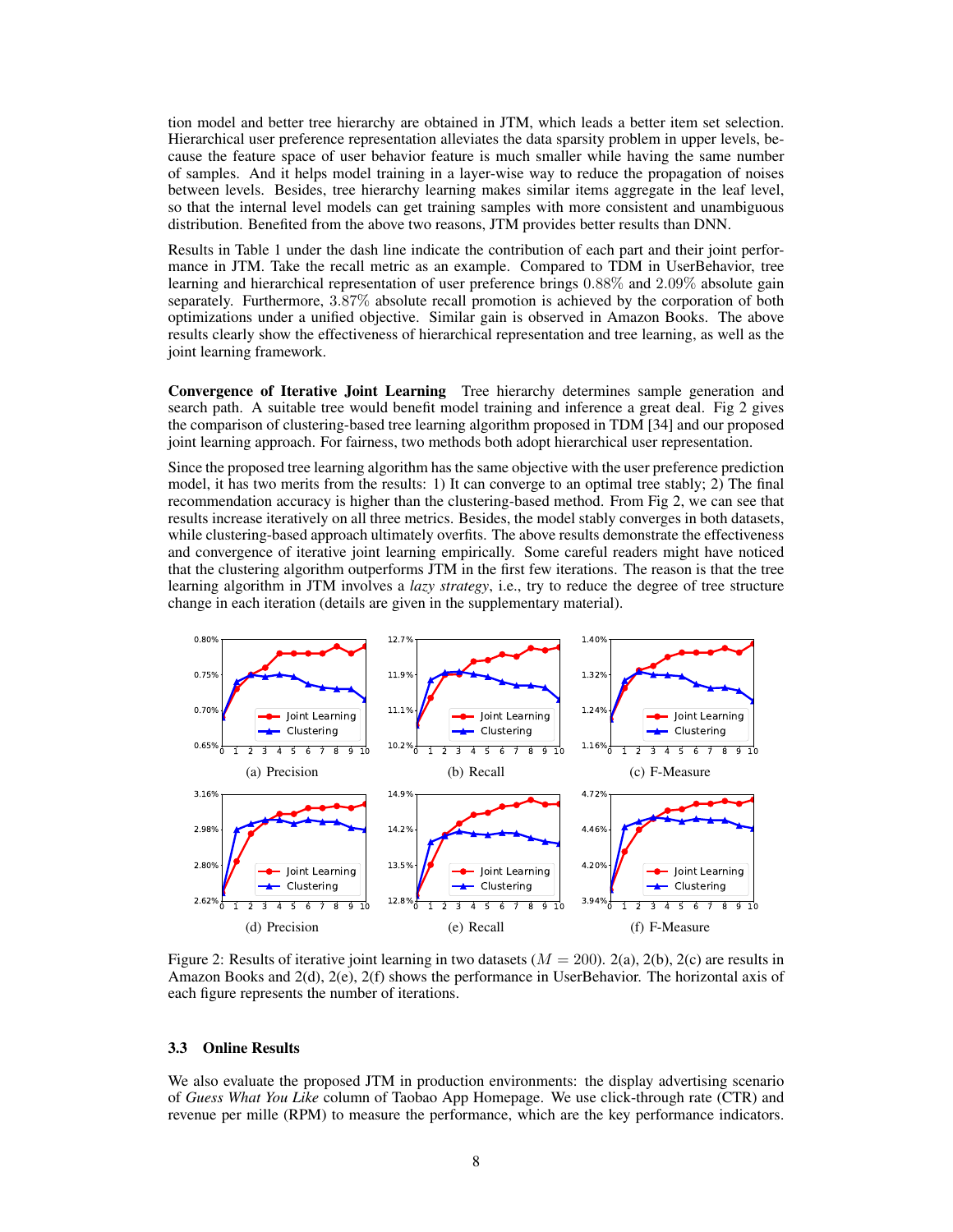The definitions are:

$$
CTR = \frac{\text{\# of clicks}}{\text{\# of inversions}}, \text{ RPM} = \frac{Ad \text{ revenue}}{\text{\# of inversions}} \times 1000
$$

In the platform, advertisers bid on plenty of granularities like ad clusters, items, shops, etc. Several simultaneously running recommendation approaches in all granularities produce candidate sets and the combination of them are passed to subsequent stages, like CTR prediction [32, 31, 23], ranking [33, 13], etc. The comparison baseline is such a combination of all running recommendation methods. To assess the effectiveness of JTM, we deploy JTM to replace Item-CF, which is one of the major candidate-generation approaches in granularity of items in the platform. TDM is evaluated in the same way as JTM. The corpus to deal with contains tens of millions of items. Each comparison bucket has 2% of the online traffic, which is big enough considering the overall page view request amount. Table 2 lists the promotion of the two main online metrics. 11.3% growth on CTR exhibits that more precise items have been recommended with JTM. As for RPM, it has a 12.9% improvement, indicating JTM can bring more income for the platform.

Table 2: Online results from Jan 21 to Jan 27, 2019.

|            | Metric Baseline | <b>TDM</b> | <b>JTM</b> |  |
|------------|-----------------|------------|------------|--|
| CTR.       | $0.0\%$         | $+5.4\%$   | $+11.3\%$  |  |
| <b>RPM</b> | $0.0\%$         | $+7.6\%$   | $+12.9\%$  |  |

# 4 Conclusion

Recommender system plays a key role in various kinds of applications such as video streaming and e-commerce. In this paper, we address an important problem in large-scale recommendation, i.e., how to optimize user representation, user preference prediction and the index structure under a global objective. To the best of our knowledge, JTM is the first work that proposes a unified framework to integrate the optimization of these three key factors. A joint learning approach of the tree index and user preference prediction model is introduced in this framework. The tree index and deep model are alternatively optimized under a global loss function with a novel hierarchical user representation based on the tree index. Both online and offline experimental results show the advantages of the proposed framework over other large-scale recommendation models.

### Acknowledgements

We deeply appreciate Jingwei Zhuo, Mingsheng Long, Jin Li for their helpful suggestions and discussions. Thank Huimin Yi, Yang Zheng and Xianteng Wu for implementing the key components of the training and inference platform. Thank Yin Yang, Liming Duan, Yao Xu, Guan Wang and Yue Gao for necessary supports about online serving.

### References

- [1] R. Agrawal, A. Gupta, Y. Prabhu, and M. Varma. Multi-label learning with millions of labels: recommending advertiser bid phrases for web pages. In *WWW*, pages 13–24, 2013.
- [2] A. Beutel, P. Covington, S. Jain, C. Xu, J. Li, V. Gatto, and E. H. Chi. Latent cross: Making use of context in recurrent recommender systems. In *WSDM*, pages 46–54, 2018.
- [3] L. Bottou. Large-scale machine learning with stochastic gradient descent. In *COMPSTAT*, pages 177–186. 2010.
- [4] Y. Cao, M. Long, J. Wang, H. Zhu, and Q. Wen. Deep quantization network for efficient image retrieval. In *AAAI*, pages 3457–3463, 2016.
- [5] P. Covington, J. Adams, and E. Sargin. Deep neural networks for youtube recommendations. In *RecSys*, pages 191–198, 2016.
- [6] J. Davidson, B. Liebald, J. Liu, P. Nandy, T. V. Vleet, U. Gargi, S. Gupta, Y. He, M. Lambert, B. Livingston, and D. Sampath. The youtube video recommendation system. In *RecSys*, pages 293–296, 2010.
- [7] M. Gutmann and A. Hyvärinen. Noise-contrastive estimation: A new estimation principle for unnormalized statistical models. In *AISTATS*, pages 297–304, 2010.